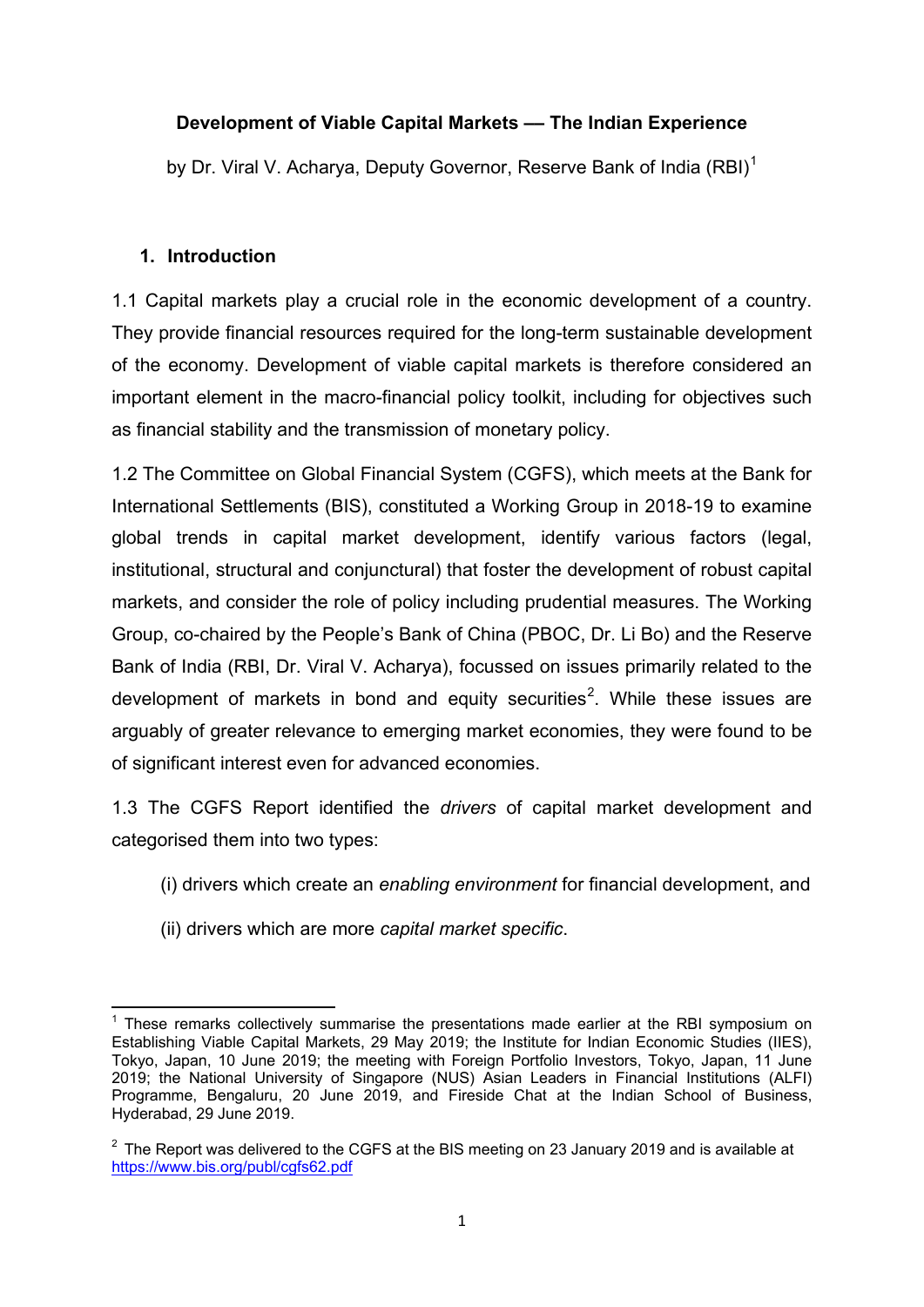1.4 Drivers which create an e*nabling environment as* identified in the CGFS Report include:

- macroeconomic stability,
- broad respect for market autonomy,
- fair and efficient legal and judicial systems, and
- an efficient regulatory regime that creates conditions favourable for financial contracts.

1.5 Drivers which are *capital market specific as* identified in the CGFS Report include:

- easy access to high-quality material information,
- diversity in the investor base,
- efficient market ecosystem for trading and robust market infrastructures,
- openness towards international investors while maintaining macroeconomic stability, and
- markets for hedging and funding securities.
- 1.6 The CGFS Report made six broad *policy recommendations*:
	- (i) promoting greater market autonomy;
	- (ii) strengthening legal and judicial systems for investor protection;
	- (iii) enhancing regulatory independence and effectiveness;

(iv) increasing the depth and diversity of the domestic institutional investor base;

- (v) opening up capital markets internationally in a bi-directional manner; and
- (vi) developing complementary markets for derivatives, repo transactions and securities lending.

1.7 Policy initiatives in India have been largely in sync with the findings and recommendations of the CGFS Report. I shall discuss these and future policy directions after providing a brief overview of the Indian capital markets. While the scope of the CGFS Report is the entire capital market, I will largely confine this speech to the markets regulated by the Reserve Bank, *viz*., interest rate markets and (to a lesser extent) foreign exchange markets.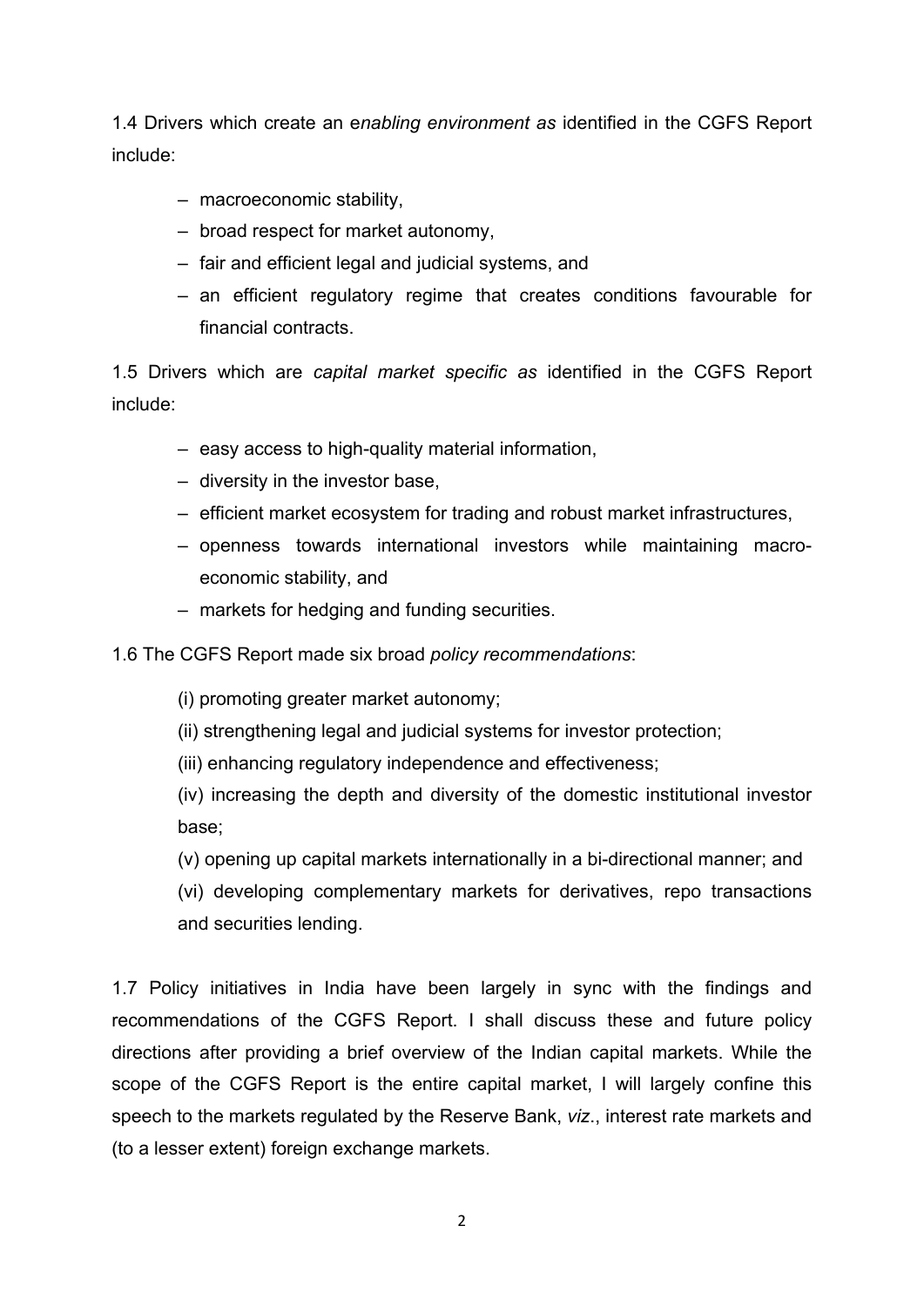#### **2. Overview of the Indian capital markets**

2.1 Indian capital markets have a history of more than a century. However, they remained largely inactive till the 1970s. Partial liberalisation of the economy and procapital market policies during the 1980s infused some life into the markets, but it was only the economic liberalisation of the 1990s that provided a lasting impetus. Today, segments of India's capital markets are comparable with counterparts in many of the advanced economies in terms of efficiency (price discovery), tradability (low impact cost), resilience (co-movement of rates across product classes and yield curves), and stability. In particular, their ability to withstand several periods of stress, notably the Asian financial crisis in 1997-98, the global financial crisis in 2007-09 and the "taper tantrum" episode in 2013, is a sign of their increasing maturity.

2.2 In terms of *size*, all the major segments of the capital market, *viz*., Central Government securities (G-Sec) market, market for State Development Loans (SDL), corporate bond market and equity market — the so called "cash markets" — have experienced consistent growth during the past few decades in terms of primary issuance, market capitalisation (for equity market) and trading volumes in the secondary market. Equity market remains the largest segment, even as G-Sec, SDL and corporate bond markets have grown steadily (Chart 1).



*Chart 1: Growth in outstanding stock of the Indian capital markets*

 *Source: Reserve Bank of India (RBI) and Securities and Exchange Board of India (SEBI)*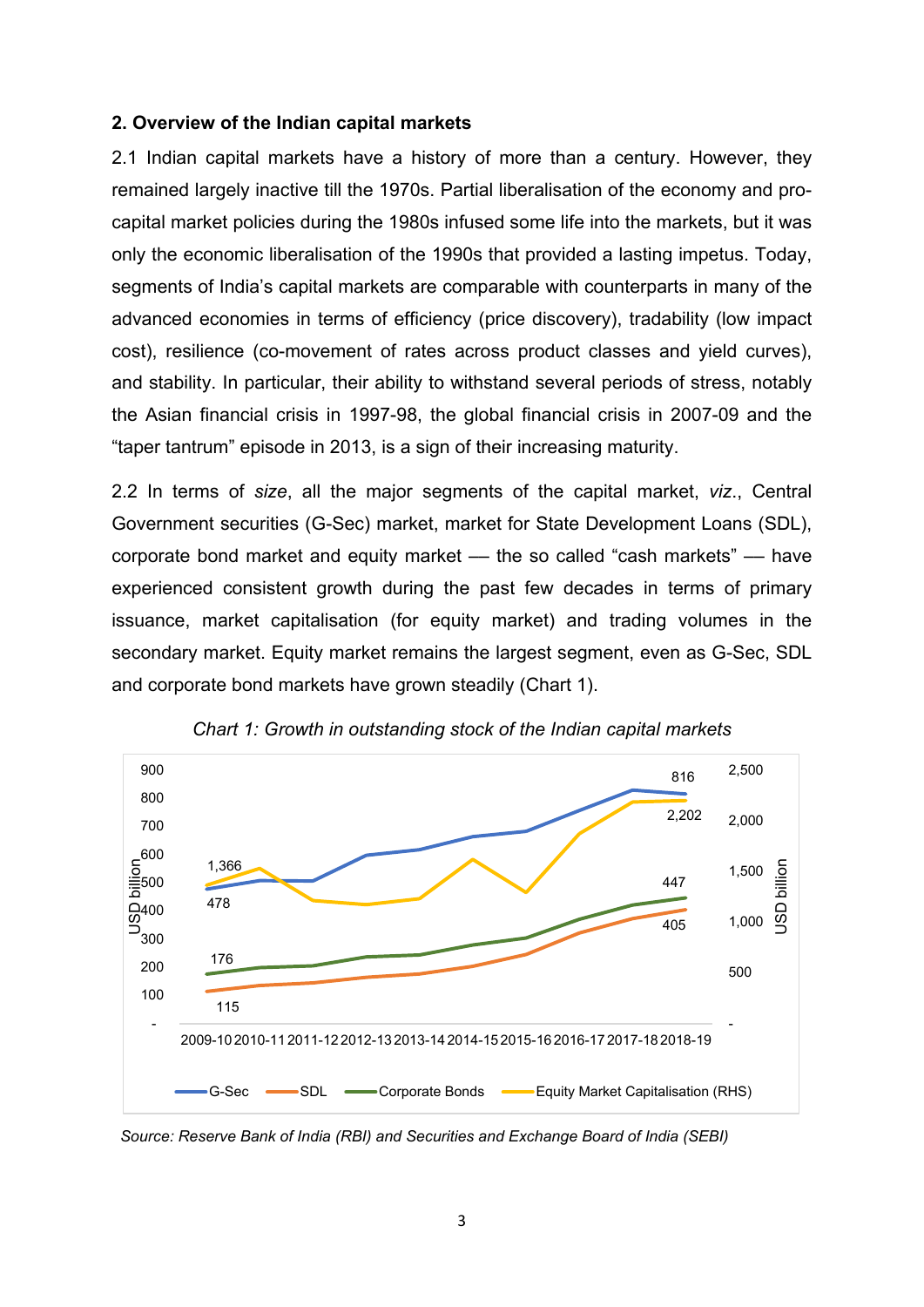2.3 **Growth of the Government Securities market:** A streamlined, transparent and market-based primary issuance process has underpinned the development of the government securities markets, both central government securities (G-Secs) and state government securities (SDLs). In the primary G-Sec markets, issuances are made as per a half-yearly pre-announced calendar. The calendar specifies the amount, tenor and issuance dates. The tenor of the G-Secs goes up to 40 years. G-Secs are mostly fixed-coupon bonds, although instruments such as inflation-linked bonds, capital-indexed bonds, floating-rate bonds and bonds with embedded options are also issued. Currently, all issuances are done through weekly auctions. Issuances are supported by Primary Dealers (PDs) who fully underwrite the issue. Auctions are conducted through both competitive bidding [for all residents, Foreign Portfolio Investors (FPIs) and Non-Resident Indians (NRIs)], which determines the market-clearing price, and non-competitive bidding (for retail investors, largely), which receives the allotted securities at the market-clearing price. More than 90% of the issuances are done through re-opening of existing securities which has contributed significantly to market liquidity by spreading out ownership across a large number of investors. The Reserve Bank has also introduced "when-issued" segment for the G-Sec market since  $2006<sup>3</sup>$  $2006<sup>3</sup>$  $2006<sup>3</sup>$ .

The profile of both G-Secs and SDLs in terms of stock and flow characteristics is shown in Tables 1 and 2. The weighted average coupon on G-Secs has remained stable across interest rate cycles imparting stability to the debt profile as the average maturity of issuance (more than 10 years) is one of the longest globally, helping limit the rollover risk for the central government. SDL issuance has increasingly formed a much greater share of issuance relative to the G-Secs, rising from around 25% of issuance in 2013-14 to around 45% in 2017-18.

<span id="page-3-0"></span> $3.$  'When Issued', a short form of 'when, as and if issued ', indicates a conditional transaction in a security authorized for issuance but not as yet actually issued. All 'when issued' transactions are on an 'if' basis, to be settled if and when the actual security is issued. Such trading facilitates the distribution process for Government securities by stretching the actual distribution period for each issue and allowing the market more time to absorb large issues without disruption.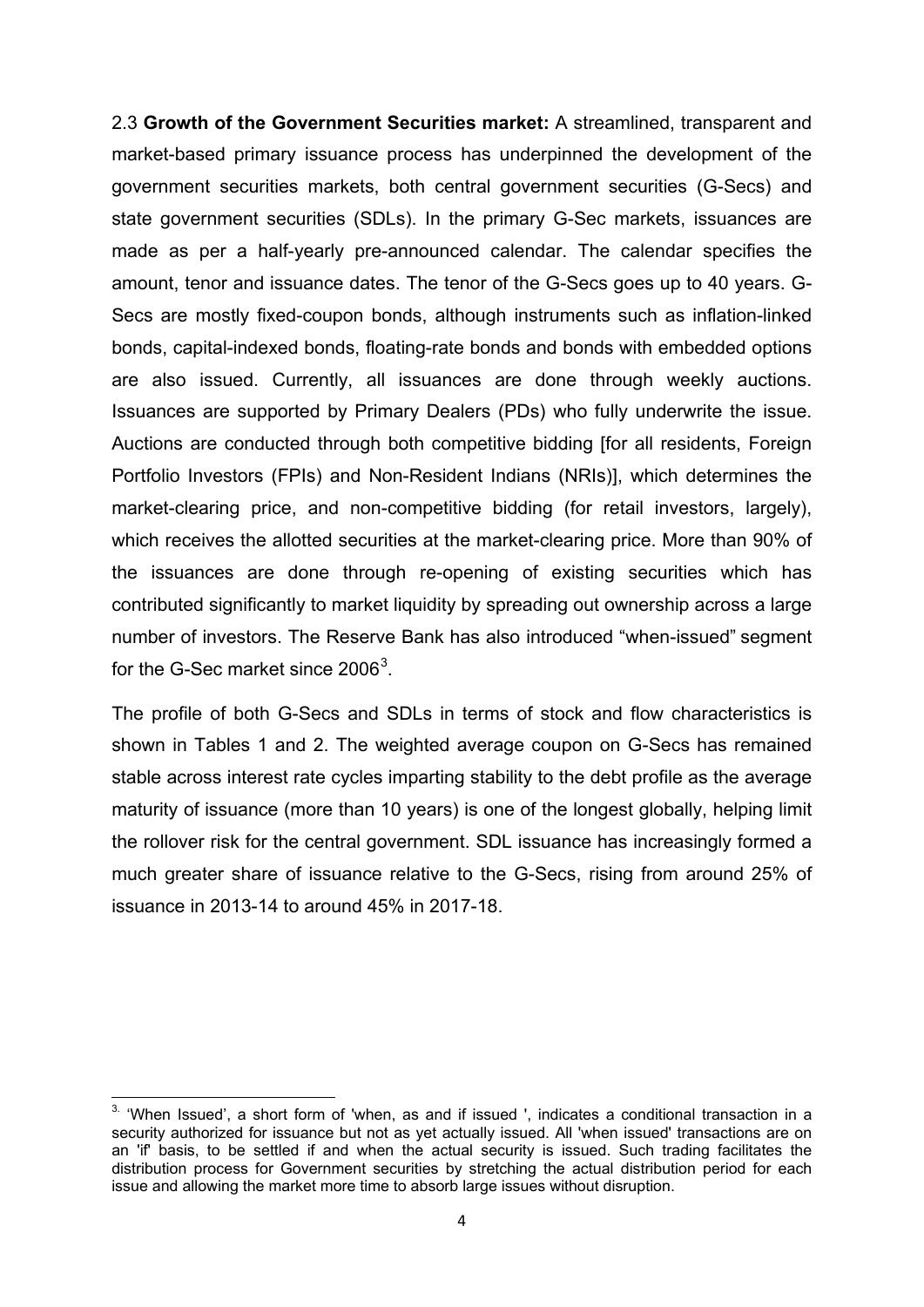| Year    | <b>Issued during the Year</b>       |                                             | <b>Outstanding stock</b>              |                                                |  |
|---------|-------------------------------------|---------------------------------------------|---------------------------------------|------------------------------------------------|--|
|         | Weighted<br>Average<br>Yield $(\%)$ | <b>Weighted Average</b><br>Maturity (years) | <b>Weighted Average</b><br>Coupon (%) | Weighted<br><b>Average Maturity</b><br>(years) |  |
| 2013-14 | 8.4                                 | 14.2                                        | 8.0                                   | 10.0                                           |  |
| 2014-15 | 8.5                                 | 14.7                                        | 8.1                                   | 10.2                                           |  |
| 2015-16 | 7.9                                 | 16.0                                        | 8.1                                   | 10.5                                           |  |
| 2016-17 | 7.2                                 | 14.8                                        | 8.0                                   | 10.7                                           |  |
| 2017-18 | 7.0                                 | 15.0                                        | 8.0                                   | 10.7                                           |  |
| 2018-19 | 7.8                                 | 14.7                                        | 7.8                                   | 10.4                                           |  |

## *Table 1: Characteristics of Central Government borrowings (G-Secs)*

*Source: Annual Report of Reserve Bank of India (2017-18) and Database of Indian Economy (DBIE), Reserve Bank of India*

|  | Table 2: Issuance profile of Government borrowings (in US \$ billion) |  |  |  |  |
|--|-----------------------------------------------------------------------|--|--|--|--|
|--|-----------------------------------------------------------------------|--|--|--|--|

| Year    | <b>Central Government (G-Secs)</b> |                                     | <b>State Governments (SDLs)</b> |                                     |  |
|---------|------------------------------------|-------------------------------------|---------------------------------|-------------------------------------|--|
|         | Gross issuance                     | Outstanding stock at<br>(end-March) | Gross issuance                  | Outstanding stock at<br>(end-March) |  |
| 2013-14 | 90                                 | 609                                 | 31                              | 174                                 |  |
| 2014-15 | 91                                 | 648                                 | 36                              | 199                                 |  |
| 2015-16 | 85                                 | 674                                 | 41                              | 243                                 |  |
| 2016-17 | 80                                 | 754                                 | 56                              | 321                                 |  |
| 2017-18 | 91                                 | 795                                 | 63                              | 346                                 |  |
| 2018-19 | 83                                 | 837                                 | 70                              | 404                                 |  |

*Source: Database of Indian Economy (DBIE), Reserve Bank of India*

2.4 **Liquidity of the G-Sec market:** Liquidity in the secondary market for government securities has noticeably improved over the past decade (Chart 2). The average daily volume in the G-Sec and SDL markets has remained higher than that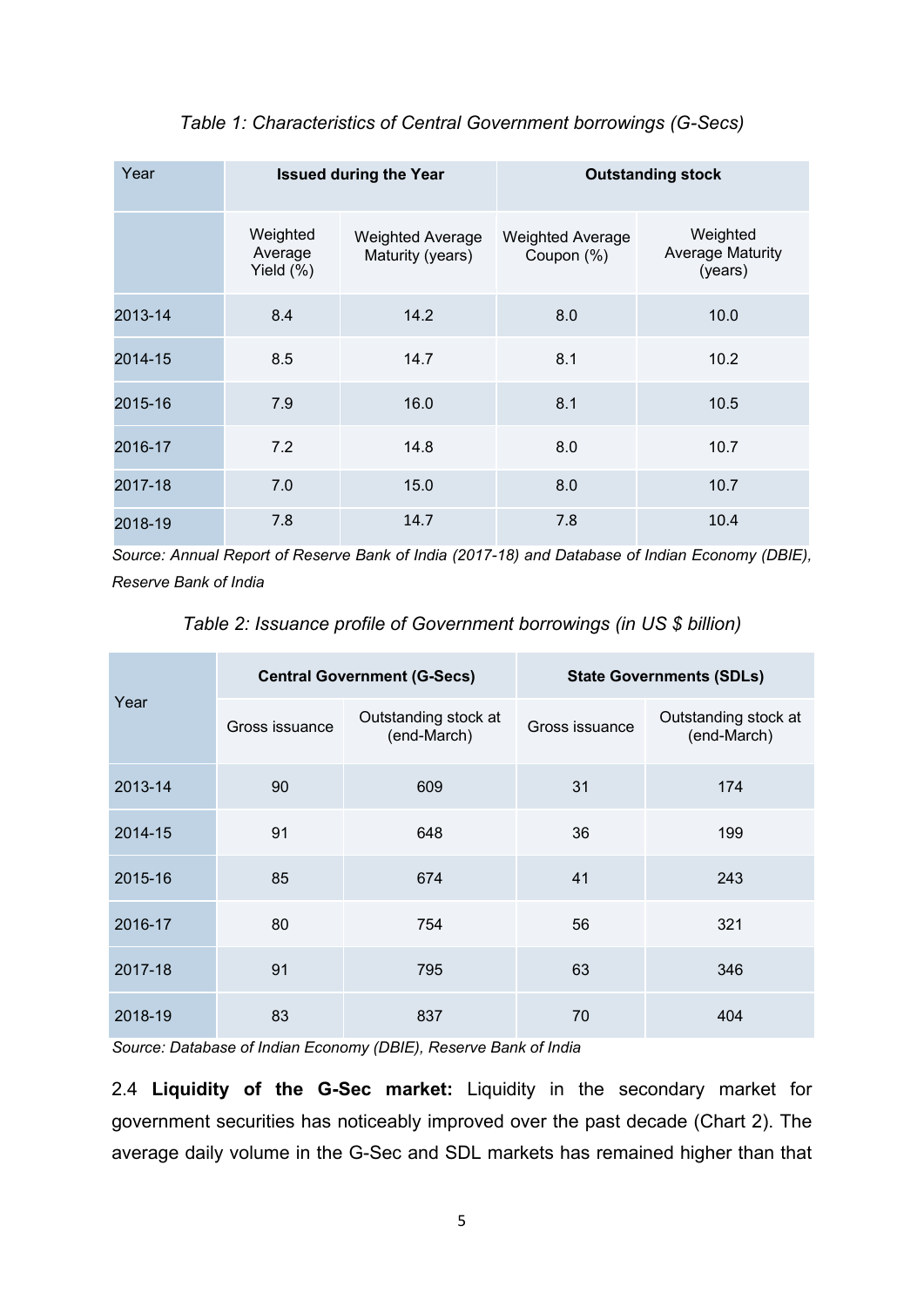of corporate bond and equity cash markets. The liquidity in G-Secs is, however, mainly concentrated in a few benchmark securities, particularly the 10-year benchmark, and SDLs are relatively less liquid than the G-Secs, yielding typically 50- 75 basis points more than the G-Secs in terms of yield at the 10-year tenor. The average bid-ask spread for liquid securities in the G-Sec market has remained less than a basis point during the last few years (Chart 3). Strikingly, bid-ask spread as well as the price impact of trade for the 10 year Indian G-Sec benchmark are comparable to or lower than those for most of the advanced economies of the world including the US, the UK, France and Germany (Chart 4).



*Chart 2: Secondary market liquidity in terms of average daily volume*

*Source: Clearing Corporation of India Limited (CCIL), Securities and Exchange Board of India (SEBI)*

There are several proximate drivers of this liquidity of the Indian G-Sec market:

(i) Regular issuance of the 10-year benchmark has concentrated trading interest in this segment of the yield curve. Efforts are now being made to regularise issuance of benchmark securities at shorter maturities (2 and 5 years).

(ii) Secondary market transactions are predominantly (around 80%) conducted in an anonymous electronic order matching system (NDS-OM) which is unique in the world for debt trading. While the remaining transactions happen over-the-counter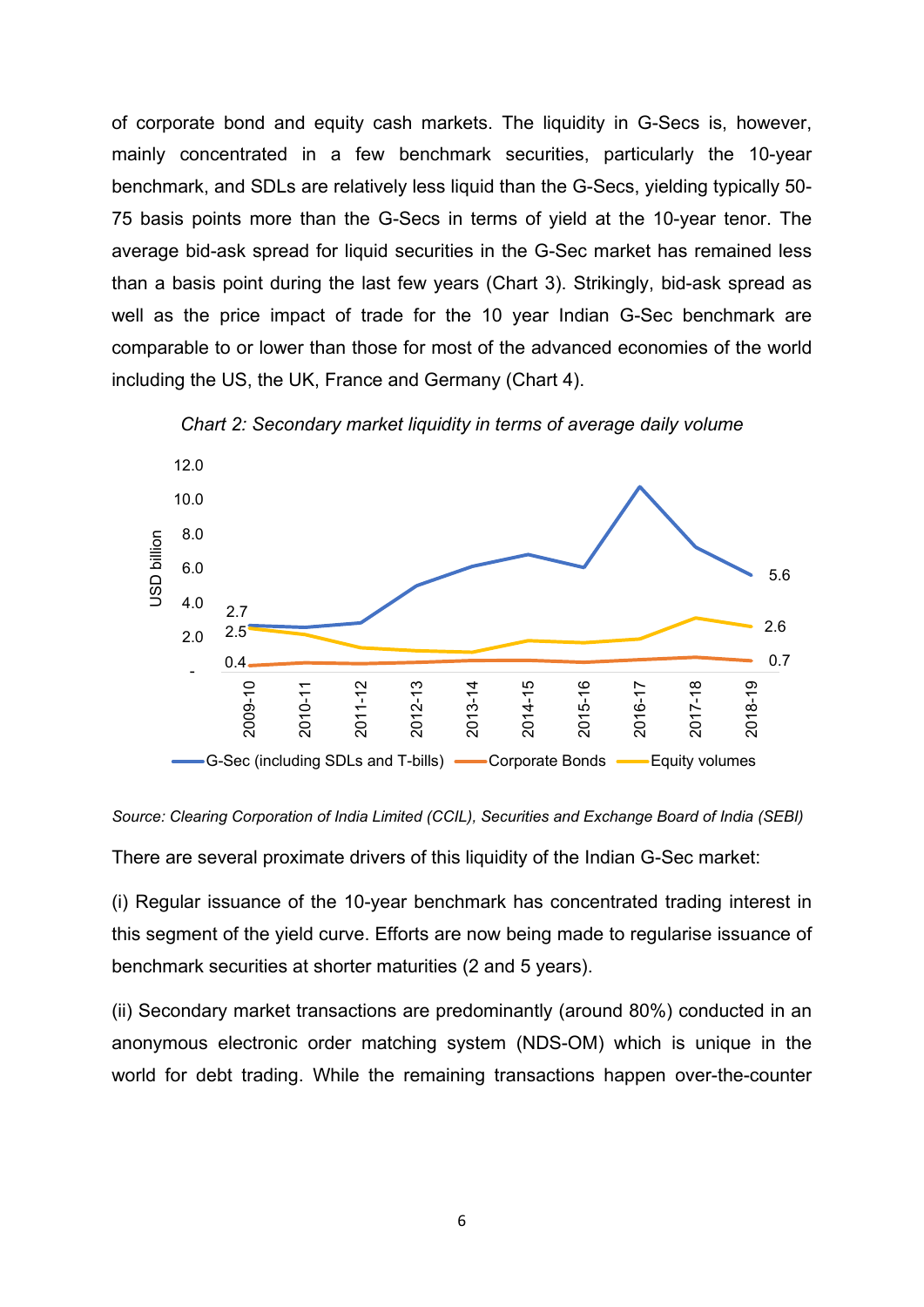(OTC) outside the NDS-OM<sup>[4](#page-6-0)</sup>, they are nevertheless reported to the NDS-OM platform.

(iii) Near real-time dissemination of trade information publicly accessible on the website of the Clearing Corporation of India (CCIL) ensures price transparency.

(iv) Settlement is guaranteed by the CCIL and takes place through Delivery versus Payment (DvP) mechanism on T+1 basis. Guaranteed settlement implies there is no risk to investors from each other of delivery failures.

(v) Finally, enabling of short-selling facilitates a two-way interest adding to activity and price discovery in the market.



*Chart 3: Average bid-ask spread for liquid Government Securities*

*Source: Clearing Corporation of India Limited (CCIL)*

2.5 **Growth and liquidity of the corporate bond market:** The corporate bond market has grown over the years to a size of USD 447 billion of outstanding stock as at the end of March 2019, clocking an annualised growth rate of 13.5% during the last four years. Issuances are predominantly through private placement and dominated by high credit issuers. In 2018-19, 79% of the issuances were by entities rated 'A' or higher. Secondary market trading has also picked up in the recent past, with trading volumes rising from USD 170 billion in FY 2014-15 to USD 267 billion in 2018-19. Trading is entirely OTC with trades settled bilaterally and reported to stock exchanges.

<span id="page-6-0"></span> <sup>4</sup> Negotiated Dealing System-Order Matching.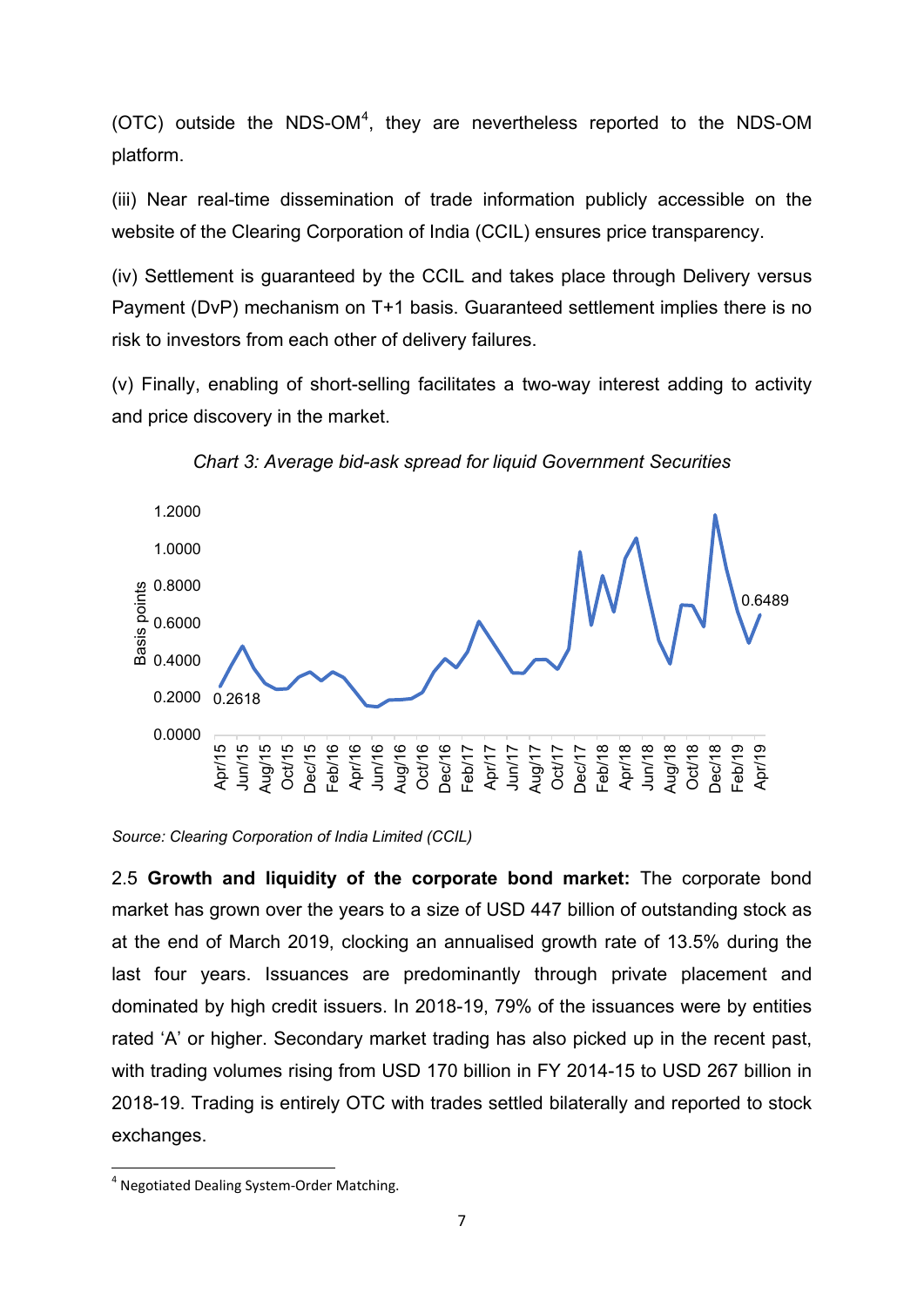

*Chart 4: 10-year benchmark G-Sec liquidity in different countries*

1 Average of daily bid-ask spreads in May 2018, defined as: (ask price – bid price) / bid price \* 100, *i.e.,* the return cost of executing a round-trip transaction in the bond. 2

Based on USD 10 million transaction amount using estimates from the Bloomberg Liquidity Assessment (LQA) function, Jun 2018.

*Source: Establishing Viable Capital Markets, CGFS Papers No 62*

2.6 **Recent developments in the corporate bond market:** Consistent investment interest by domestic institutions like mutual funds, pension funds and insurance funds as well as foreign portfolio investors (FPIs) has helped in developing the corporate bond market. Tri-party repo ("sale and repurchase") in corporate bonds has been introduced by the exchanges recently with a view to encourage trading interest. Implementation of the Insolvency and Bankruptcy Code (IBC) starting December 2016 is expected to go a long way in improving participation in the corporate bond market by strengthening the protection of creditor rights, in a market presently characterised by one of the lowest recovery rates (25%) in the world (Chart 5). With greater confidence in time-bound and efficient resolutions under the IBC, foreign investors are likely to explore investment in sub-investment grade and distressed corporate assets.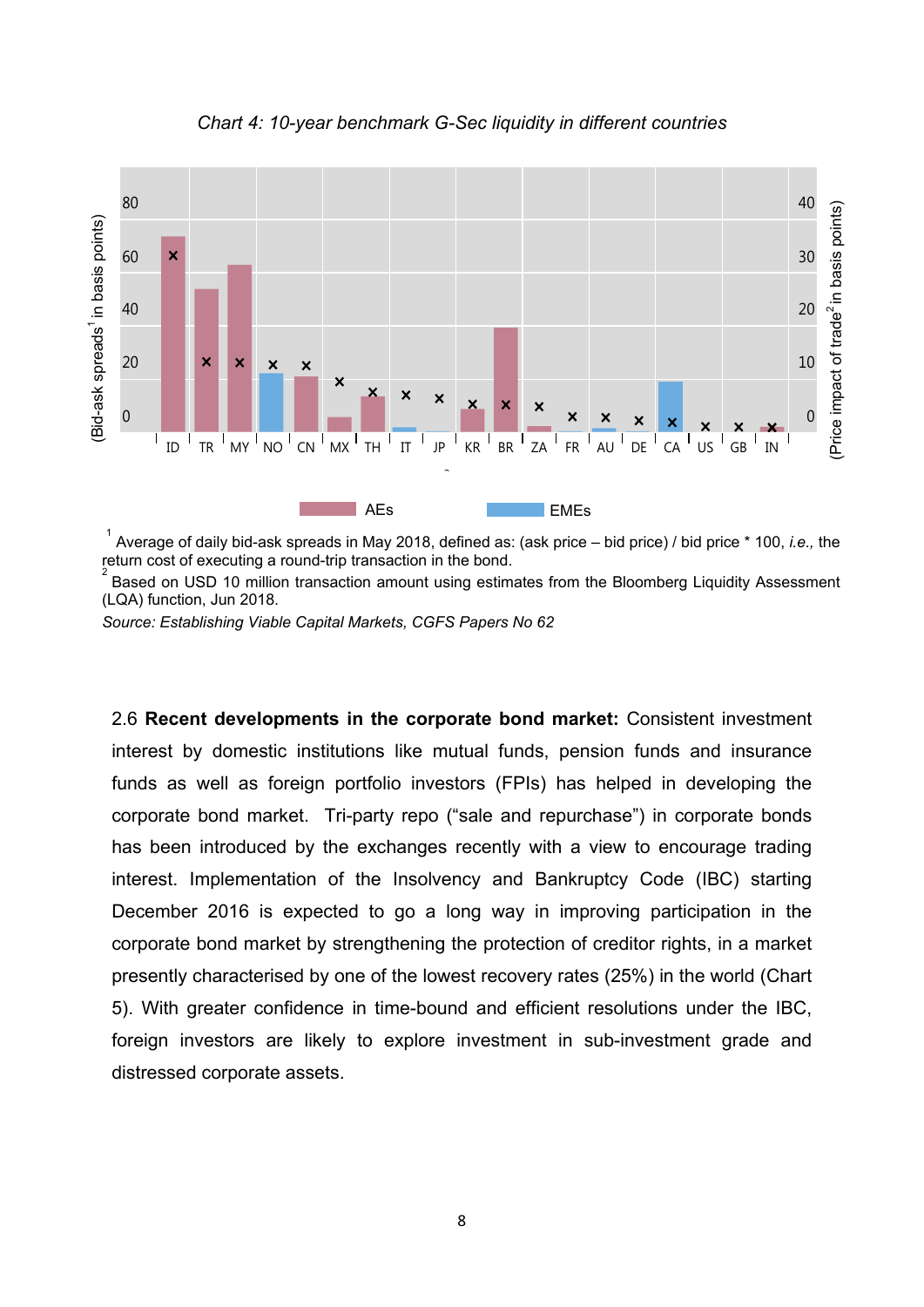

#### *Chart 5: Corporate bond market size and recovery rate*

Recovery rate in cents on the dollar from the World Bank Doing Business database NFC= Non-financial corporate *Source: Establishing Viable Capital Markets, CGFS Papers No 62*

2.7 **Investor Base:** There has been a conscious and continuous effort by the Reserve Bank to expand the investor base and thereby liquidity of the markets it regulates, while preserving financial stability. The investor base for G-Secs, for instance, has expanded over the past decade in terms of an increase in the share of holdings by insurance companies and corporates and a corresponding decrease in the share of holding by commercial banks (Chart 6). In parallel, calibrated access for global investors through the FPI route is helping broaden the investor base, while also bringing in diversity of trading views and strategies.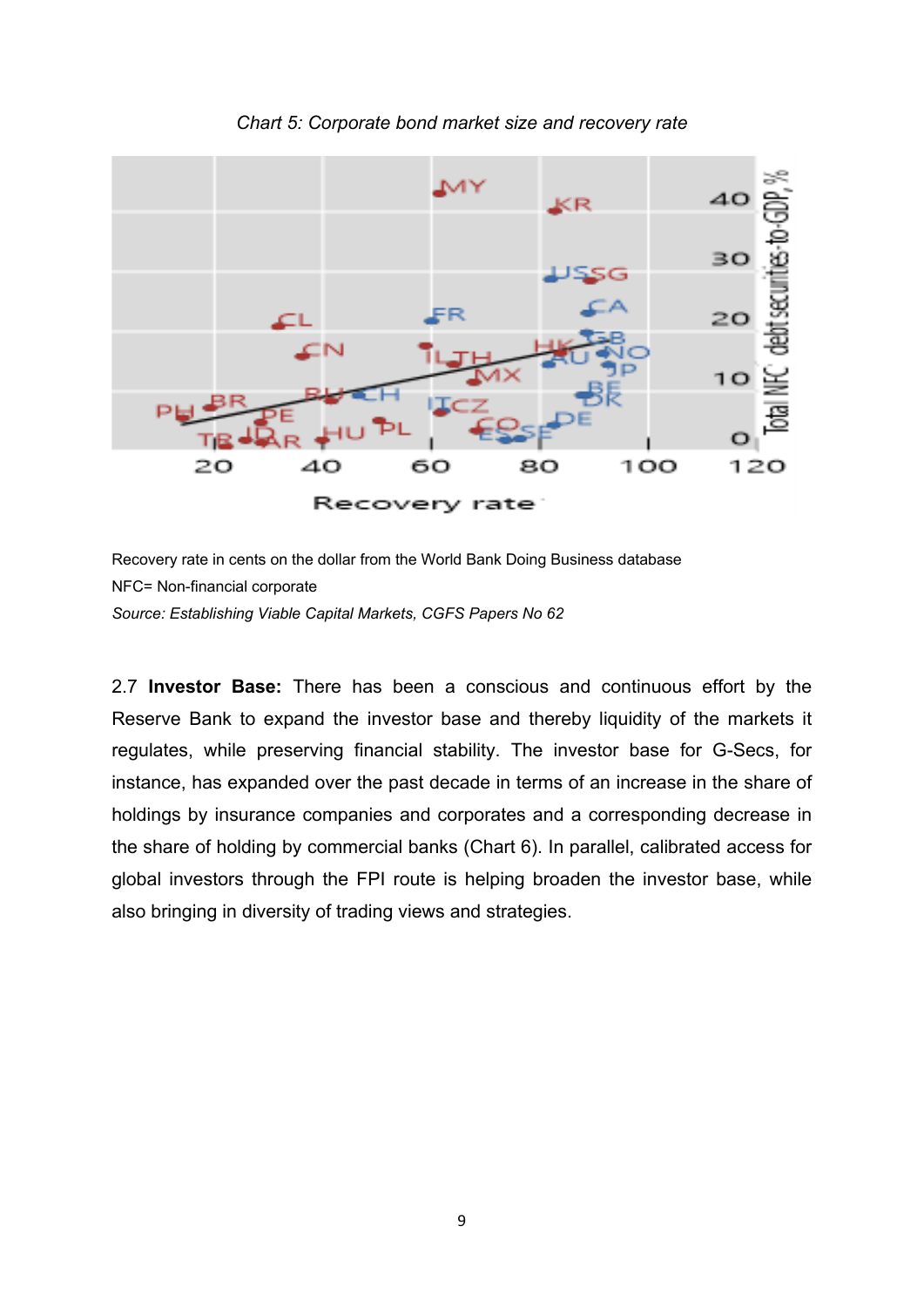

## *Chart 6: Holding pattern for Government Securities (% held by each investor group)*

*Source: Database of Indian Economy (DBIE), Reserve Bank of India*

2.8 **Funding and Derivatives Markets:** A necessary condition for the development of capital markets is the existence of funding and securities lending markets as well as derivative markets for risk transfer. Repo funding in Indian G-Secs is fairly deep with average daily volume of about USD 20 billion (Chart 7). In case of interest rate derivatives, there is reasonable liquidity in Interest Rate Futures (IRF) and Overnight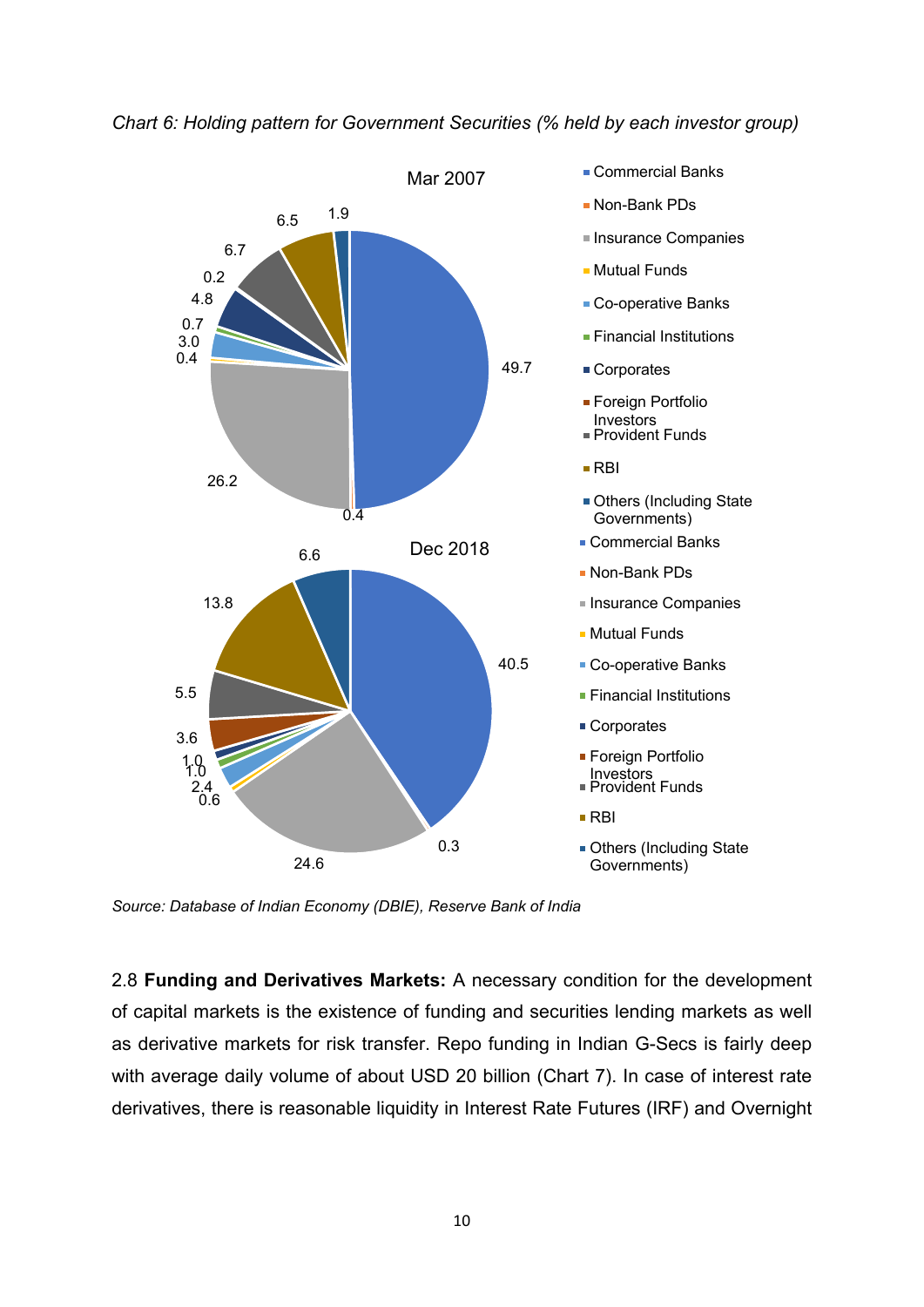Indexed Swaps (OIS) markets<sup>[5](#page-10-0)</sup>. Much of the recent increase in activity can be attributed to the Reserve Bank allowing non-residents to participate in interest rate derivatives markets for both hedging and trading purposes.



*Chart 7: Average daily volume in G-Sec and corporate bond repo*

\* Triparty Repo System (TREPS) [6](#page-10-1)

*Source: Clearing Corporation of India Limited (CCIL)*

# **3. Policy initiatives in India**

What has enabled the growth of Indian capital markets to reach this stage? To answer this, I will now discuss the policy measures taken in India *vis-à-vis* the findings and recommendations of the CGFS Report.

# **3.1 Enabling environment**

# **3.1.1 Macroeconomic Stability**

India's GDP growth has been one of the highest among large economies during the last decade and half (Chart 8). Double digit inflation of few years prior to the "taper tantrum" episode has been tamed, facilitated by a shift by the Reserve Bank in 2016

<span id="page-10-0"></span> $5$  An Overnight Index Swap (OIS) is an interest rate swap agreement where a fixed rate is swapped against a pre-determined published index of a daily overnight reference rate for an agreed period.

<span id="page-10-1"></span> $^3$  Triparty repo in G-Secs went live on November 05, 2018. In tri-party repo, a third party acts as a central counterparty between the two originating parties of a repo transaction. Currently, the Clearing Corporation of India Ltd. (CCIL) acts as the "triparty agent" for the G-Secs, while the Bombay Stock Exchange (BSE) and the National Stock Exchange (NSE) operate as triparty agents for corporate bonds.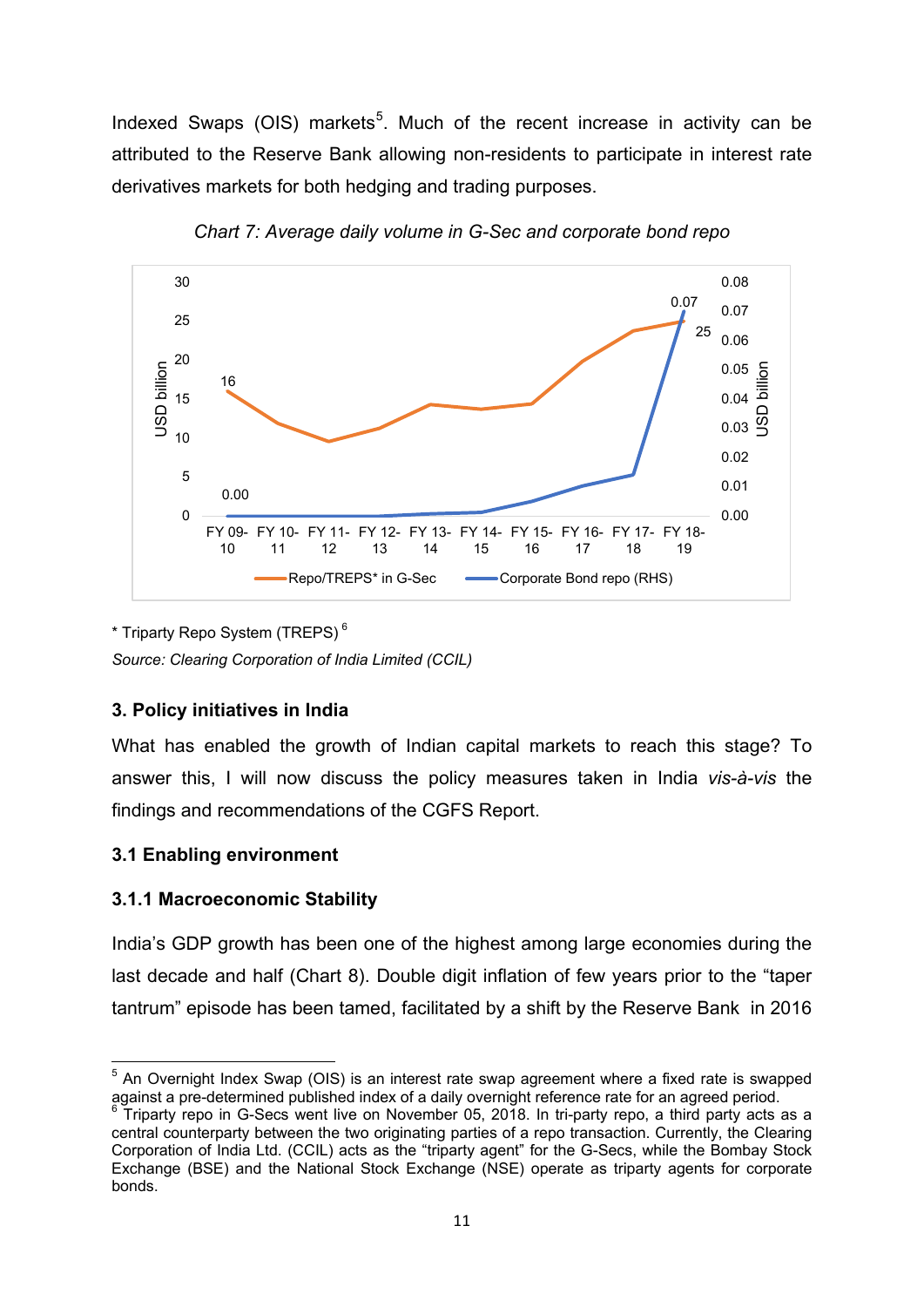to flexible inflation targeting with a headline target of 4% (+/- 2%) for the Monetary Policy Committee (MPC). High levels of inflation make holdings of financial assets economically unattractive relative to non-financial assets such as housing and gold. The important reform of flexible inflation targeting, helped by low oil prices and food supply management, has kept the headline inflation under control during the last 5 years, relative to the MPC's mandated target (Chart 9). This way, two preconditions of macroeconomic stability –– stable growth and low inflation –– necessary for financialisation of savings and capital market development are now in place in India.





Note: GDP at constant prices with base year 2011-12

*Source: Database of Indian Economy (DBIE), Reserve Bank of India*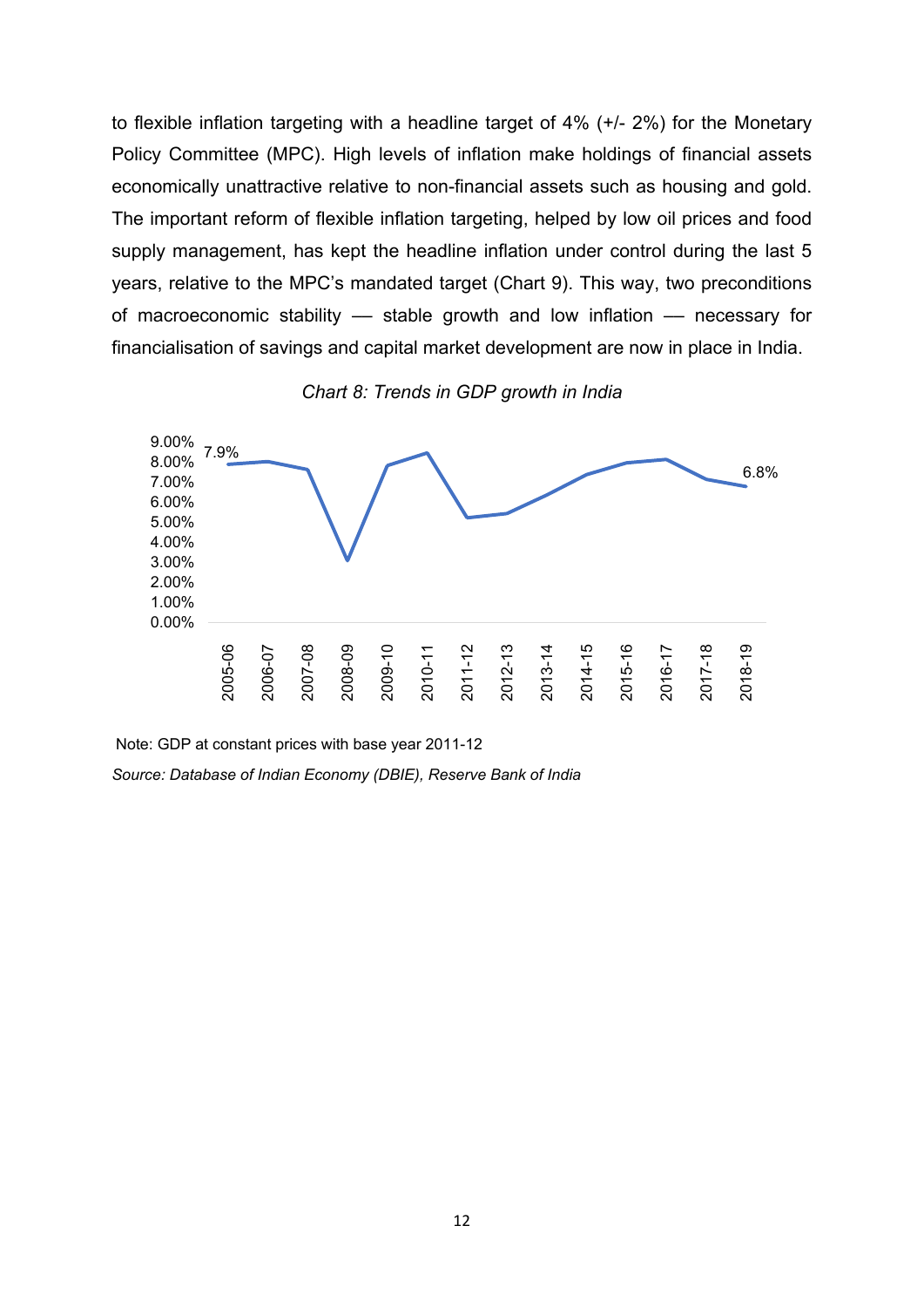

Note: Data till Apr-14 is based on Industrial Worker - General Index with base year 2001 and thereafter New CPI - Combined with 2012 as base year

*Source: Database of Indian Economy (DBIE), Reserve Bank of India*

#### **3.1.2 Promoting market autonomy**

#### **a. Rationalising regulatory guidelines and procedures**

In active coordination with the government and other financial market regulators, the Reserve Bank has undertaken a series of reforms and rationalisation of existing policies. These measures also seek to ensure financial stability and instil confidence among stakeholders. Some important examples include:

- (i) Liberalising the process for innovation of new products;
- (ii) Moving away from a prescriptive approach to a principle-based regulatory approach;
- (iii) Minimising interference in the market process by eschewing ad-hoc 'approvals'; and,
- (iv) Attempting to achieve comprehensive market regulations by addressing gaps, in particular, by issuing market abuse regulations and benchmark regulations, as well as regulating trading platforms.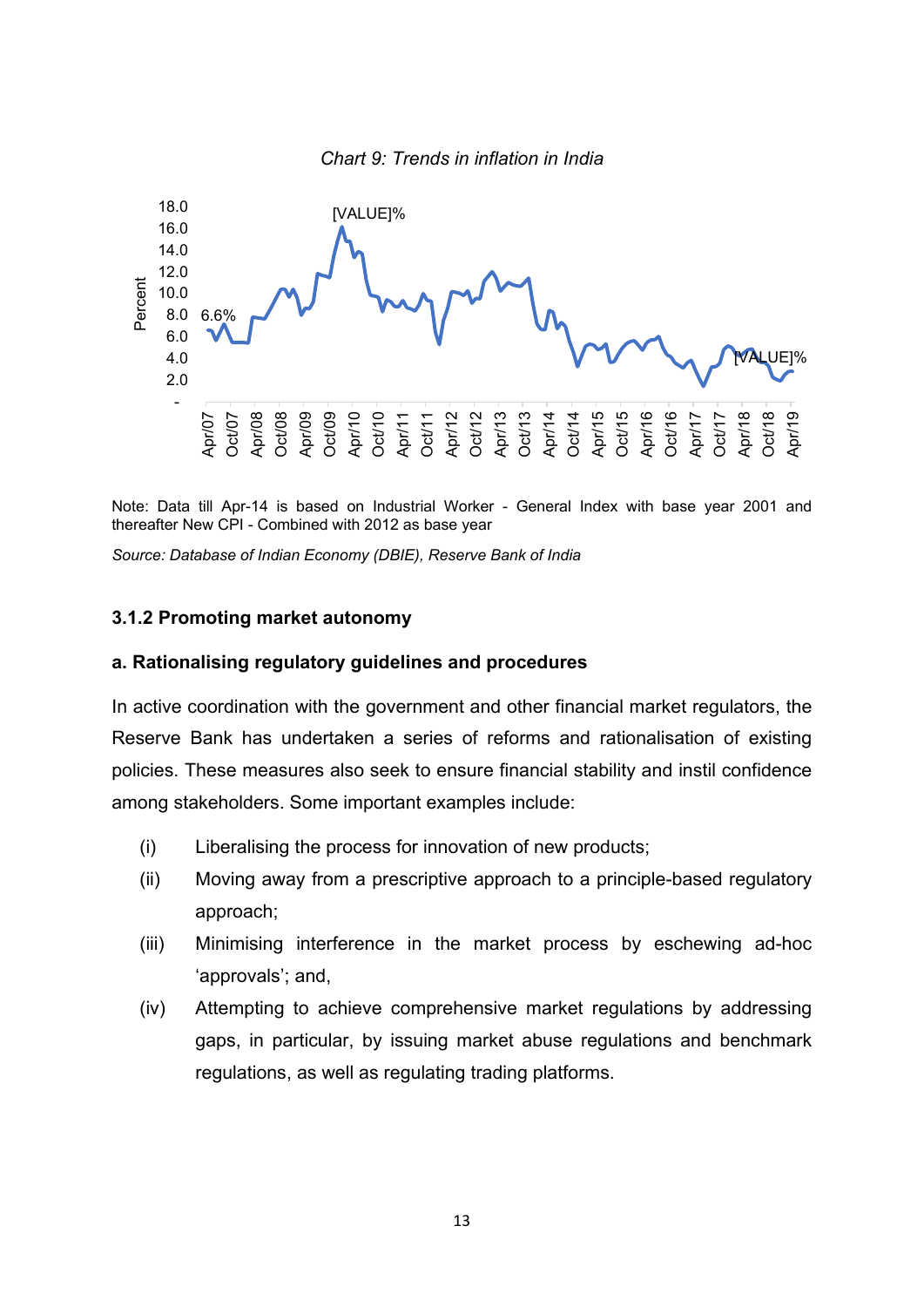# **b. Development of financial market institutions and infrastructure**

A well-developed and reliable infrastructure is a prerequisite for safe and efficient functioning of financial markets. Acknowledging this principle, the Reserve Bank has taken several steps to put in place an effective infrastructure in the markets it regulates, the salient steps being:

- (i) Introduction of an anonymous trading platform for G-Sec called the Negotiated Dealing System-Order Matching (NDS-OM);
- (ii) Introduction of Legal Entity Identifier code (LEI) for OTC derivatives markets as well as non-derivatives markets;
- (iii) Development of a foreign exchange trading platform (*Fx-Retail*) aimed at bringing down transactions costs for retail users (August 2019); and,
- (iv) Constituting an independent financial benchmark administrator, *viz.*, the Financial Benchmarks of India Ltd. (FBIL).

# **c. Macro-prudential management of investment restrictions for domestic and foreign investors**

It has been a constant endeavour of the Reserve Bank to rationalise, and wherever consistent with macro-prudential objectives, to relax restrictions in the form of investment limits imposed on the market participants:

(i) The Reserve Bank has reduced the Statutory Liquidity Requirement (SLR) stipulation on the minimum percentage of Net Demand and Time Liabilities (NDTL) to be held in G-Secs and SDLs by banks in a calibrated way (Chart 10) from close to 40% in 1990 to below 20% at present. This important relaxation has resulted in a greater flexibility for banks in their investment decisions and added to the diversity of investor base in G-Secs and SDLs (Chart 6) — which, in turn, have aided efficient pricing of these bonds.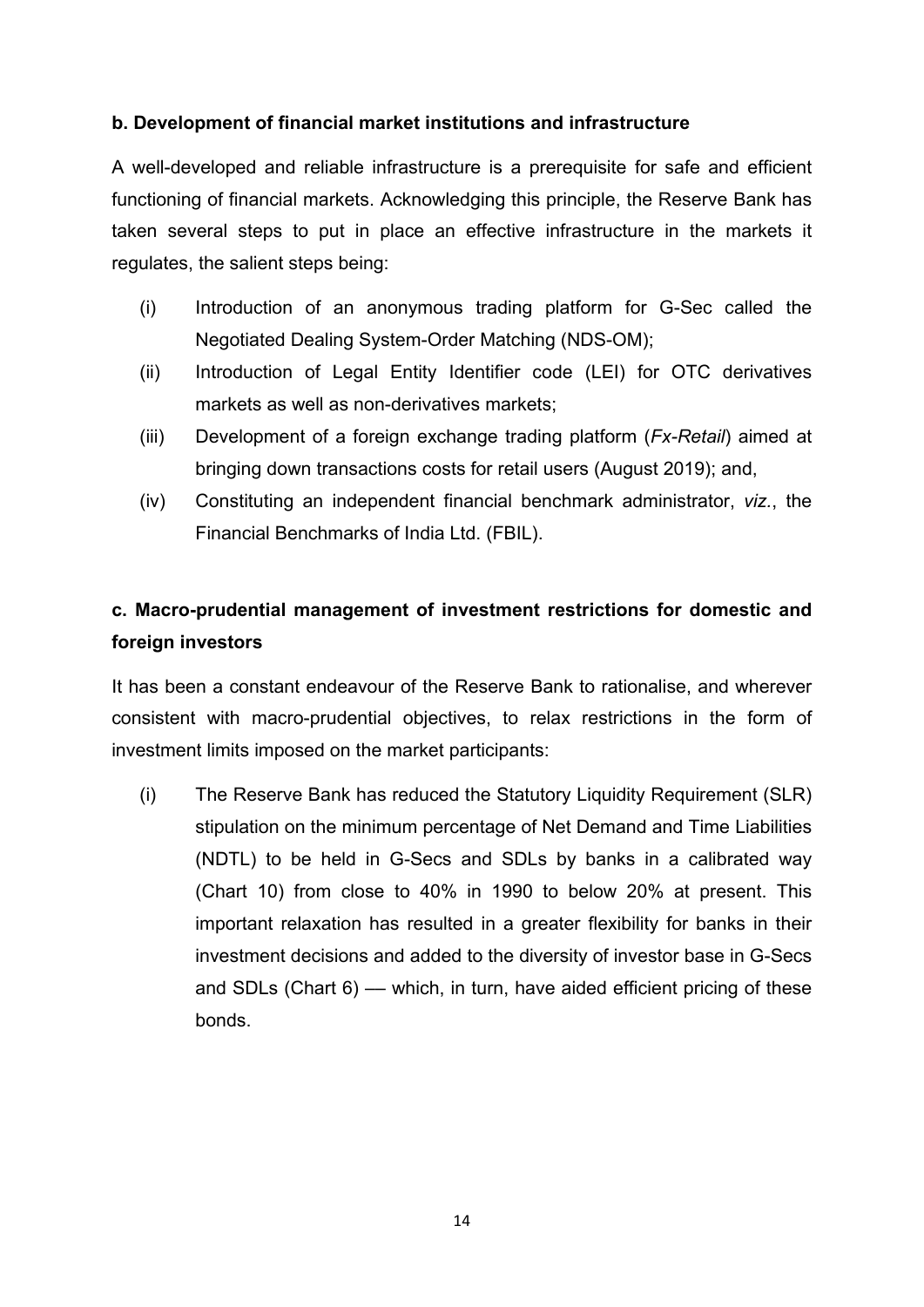

*Chart 10: Reduction in the Statutory Liquidity Ratio (SLR) investment for banks*

*Source: Database of Indian Economy (DBIE), Reserve Bank of India*

- (ii) The Reserve Bank has been calibrating access for Foreign Portfolio Investors (FPIs) in debt markets to provide them greater latitude in managing their portfolios in terms of increased FPI investment limits (Charts 11 and 12) as well as expanded eligibility of instruments and tenor for FPI investments.
- (iii) Recently, the Reserve Bank has introduced the Voluntary Retention Route (VRR) scheme to relax the macro-prudential restrictions for FPIs that are willing to retain a significant portion of their investments in the country for a minimum retention period (presently three years).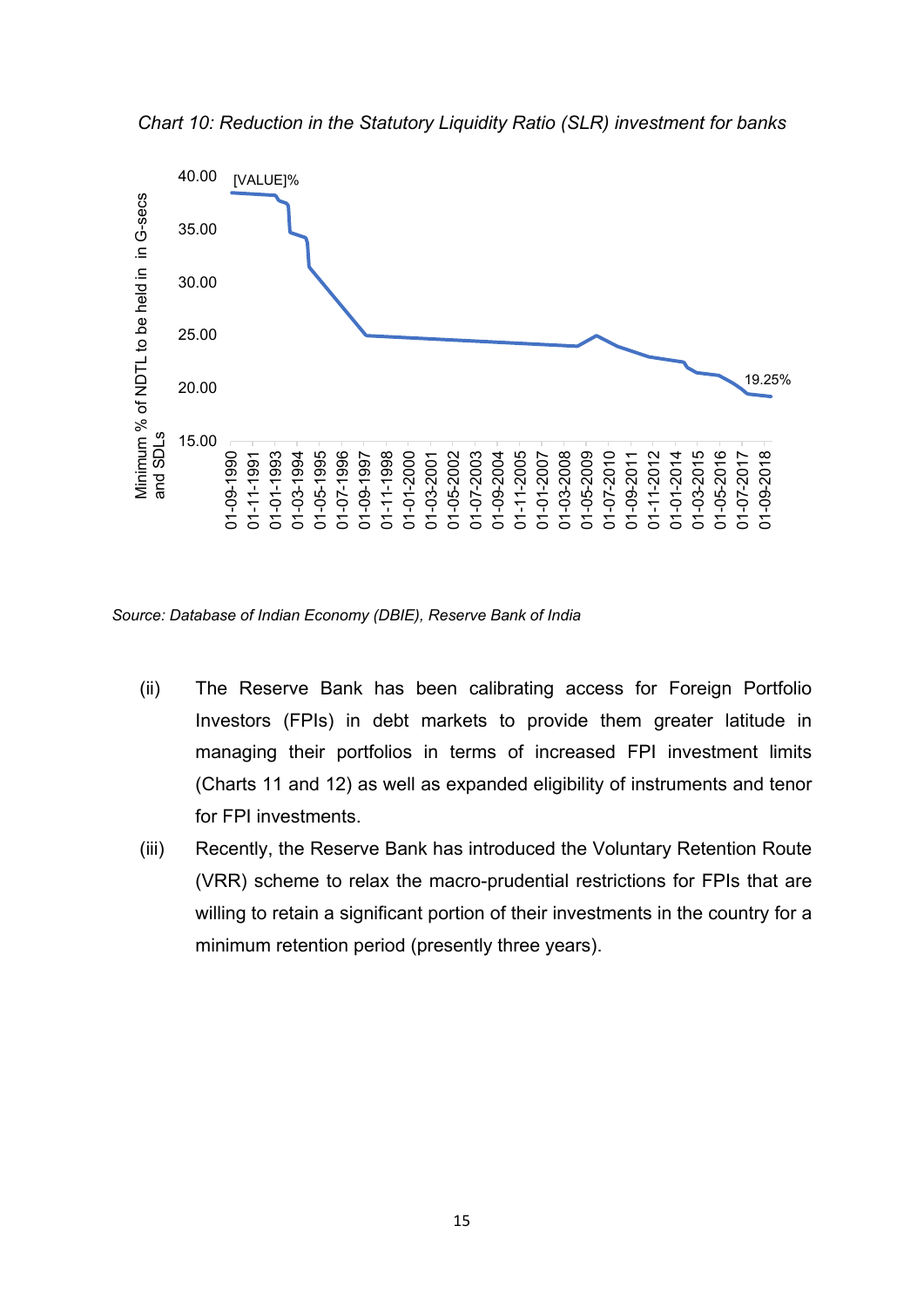



*Source: National Securities Depository Limited (NSDL), Clearing Corporation of India Limited (CCIL)*





*Source: National Securities Depository Limited (NSDL)*

#### **3.1.3 Strengthening the legal and regulatory framework for investor protection**

One of the most critical building blocks of market infrastructure is a proper legal framework which ensures investor protection by acting as a deterrent to market abuse and malpractices. In India, the Public Debt Act (1944), the Securities Contract Regulation Act (1956) and the Government Securities Act (2006) govern the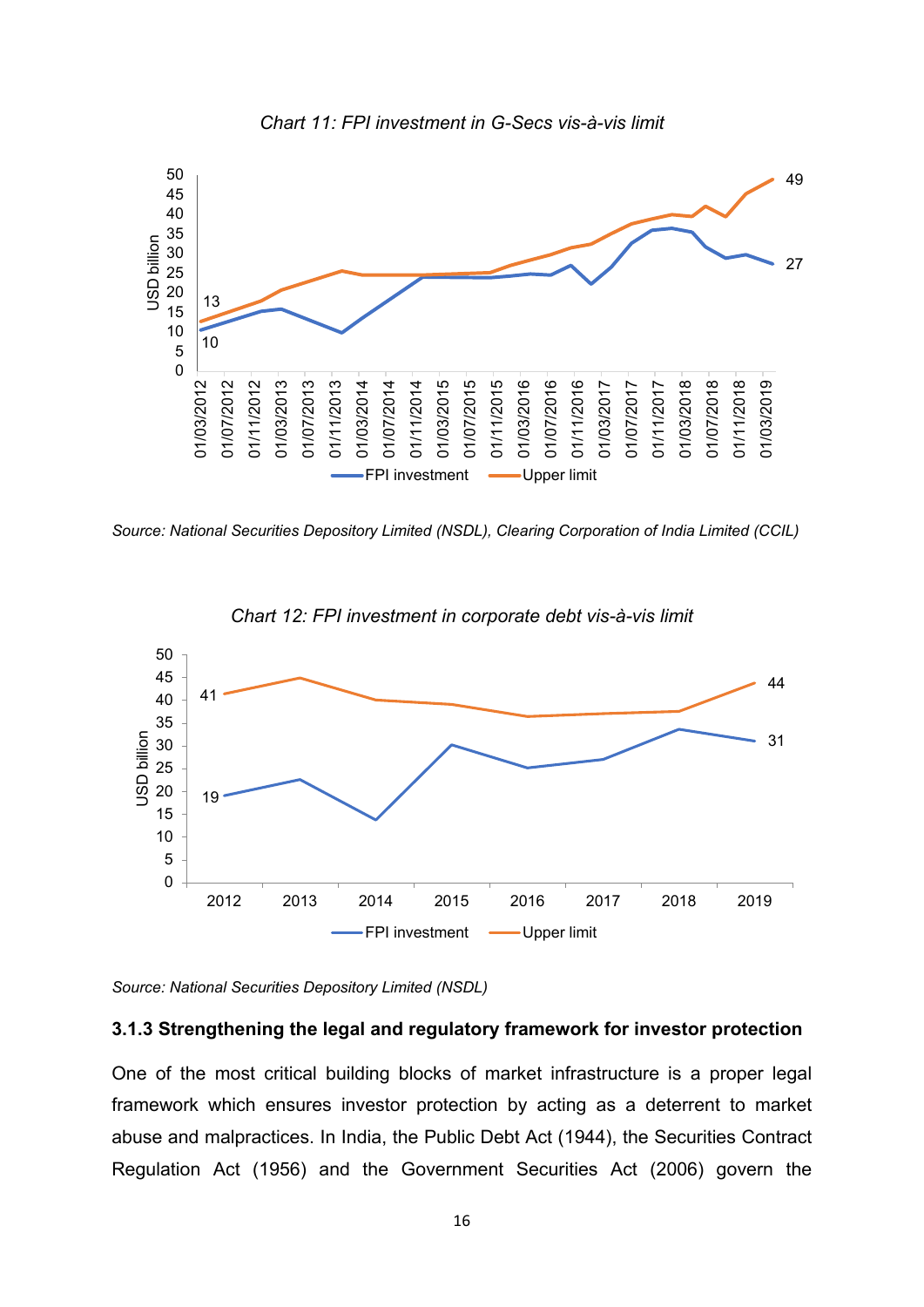formalisation of issuance and transfer of securities. In parallel, the Reserve Bank of India Act (1934) confers powers on the Reserve Bank to regulate money, derivatives, repo and government securities markets. With the Insolvency and Bankruptcy Code (IBC) (December 2016), the legal framework for financial regulation is also moving closer to being comprehensive and effective in the context of non-financial corporate borrowers. However, the lack of resolution framework for non-bank financial entities remains a crucial gap that deserves prompt attention of the authorities.

## **3.2 Capital market specific drivers**

Let me now turn to some of the other important drivers of market development in India and also highlight some critical areas for improvement.

## **3.2.1 Disclosure regime**

As per the cross-country survey findings of the CGFS Report, proper and timely disclosure by the issuers in corporate bond market is a prerequisite for gaining investors' confidence in this market. Conversely, lack of adequate disclosures raises the financing costs of corporates, especially sub-investment grade ones, and keeps the capital markets small. Recognising this, regulators in India have emphasised and mandated high quality and timely disclosures by issuers. However, a few instances of recent defaults in commercial paper and corporate bond markets have raised concerns about the quality of disclosures, even for investment-grade firms. These concerns are worthy of careful scrutiny and assessment relative to the best international practices to help fine-tune standards for the timely disclosure of defaultrelevant information by corporates.

# **3.2.2 Deepening the domestic institutional base**

Expanding the investor base leads to increasing diversity in the market (see section 2.7). Efforts in this direction need to be sustained, with a particular focus on the domestic institutional investor base. Improving pension and insurance coverage for households can be a priority as it not only leads to social welfare outcomes, but also leads to a stronger and more stable investor base for capital markets. Better financialisation of household savings could be a catalyst for retail participation in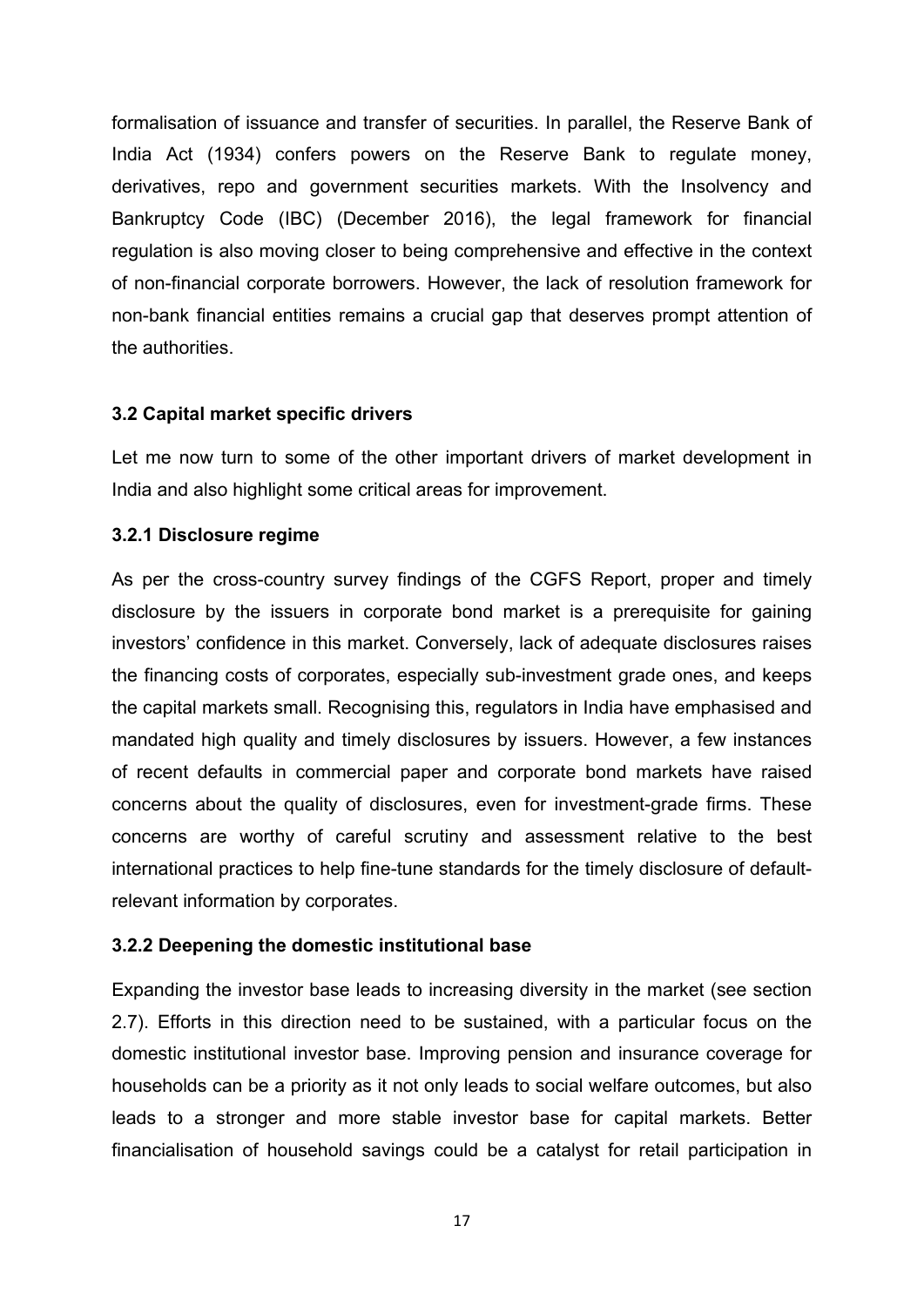markets, in turn providing a boost to collective investment vehicles such as mutual funds and alternative investment funds (AIFs).

# **3.2.3 Bi-directional opening of markets to international participation**

One of the key drivers of market development recognised in the CGFS Report is opening up of the market to foreign participants although it entails managing global spillover risks. The Reserve Bank has taken calibrated steps in opening up its regulated markets to foreign participants as discussed earlier and also allowed domestic players to participate in overseas markets:

- (i) In consultation with the government, the Reserve Bank has decided to permit offshore trading and settlement of G-Secs through International Central Securities Depositories (ICSD) for non-residents who do not want to undergo the domestic FPI registration procedure.
- (ii) The recently issued draft of regulations for hedging currency risk embodies many of the drivers identified by the CGFS report — product innovation, opening up markets to non-residents and simplified hedging guidelines which offer greater flexibility to users.
- (iii) Similarly, in March 2018, the Reserve Bank freed up overseas hedging by residents of commodity price risk and freight risk overseas. Residents were permitted to hedge both direct and indirect commodity risk through specified instruments. For direct exposure, all price risk on all commodities is now permitted to be hedged overseas, while for indirect exposure, residents can hedge overseas the price risk on industrial metals only. Further, revised directions treat risks acquired from domestic and crossborder transactions at par.

To manage the global spillover risks arising from such reforms, prudential limits have been in place alongside most of these reforms to ensure consistency with the overall state of capital account liberalisation for India and anchor macro-prudential risks at manageable levels.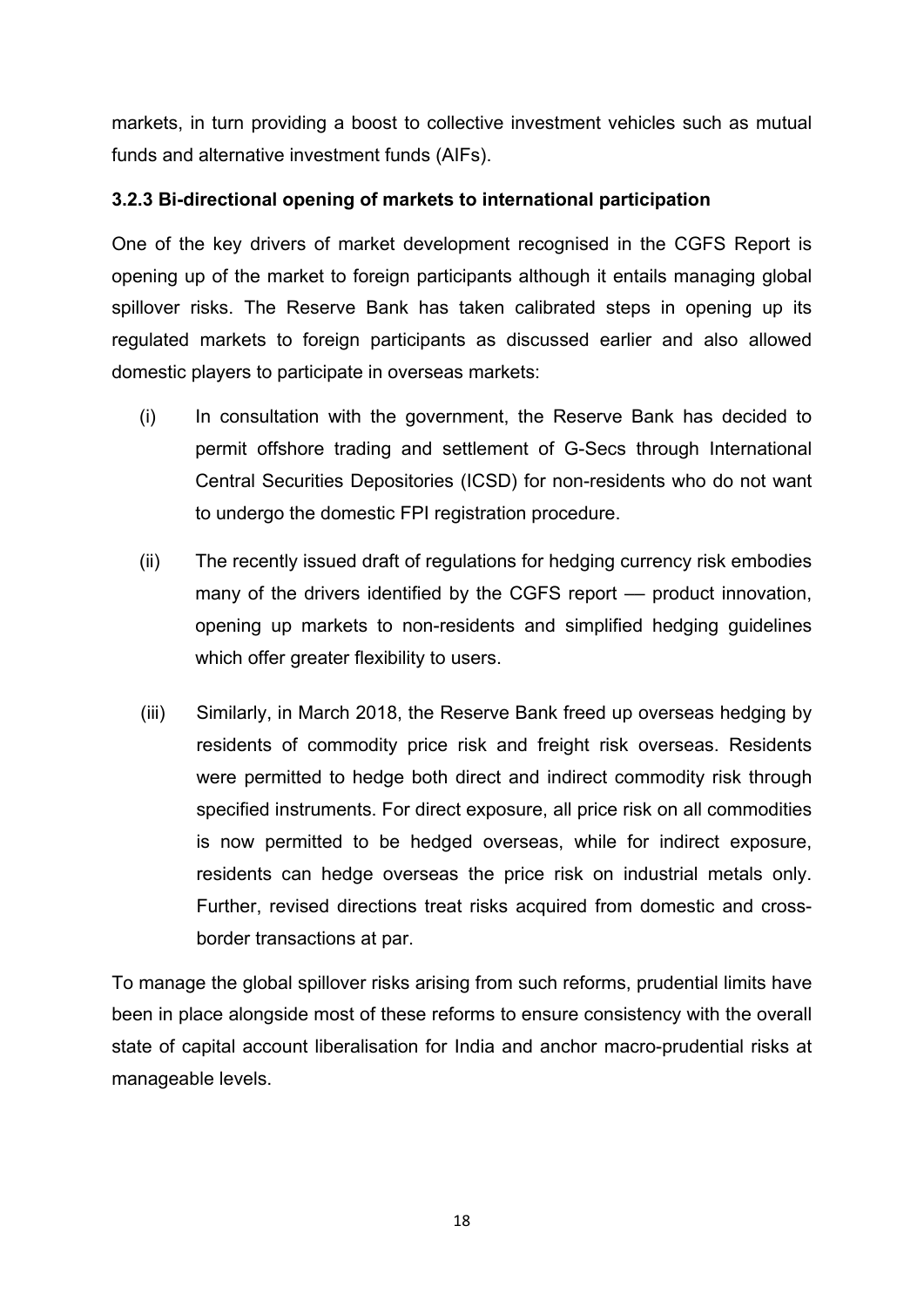## **3.2.4 Developing complementary markets**

Deep and liquid complementary markets like repo and derivatives play a crucial role in the growth of the cash markets as they help investors in funding and hedging. Over the past few years, the Reserve Bank has taken measures to help develop repo markets for both Government securities and corporate bonds. Introduction of triparty repo (August 2017) has been a success for the G-Sec market; however, triparty repo is yet to pick up in the corporate bond market. Similarly, securities lending ("market repo") works well for G-Secs although wider participation (especially by large holders of G-Secs like mutual funds, insurance companies and pension funds) is required to avoid occasional episodes of excessive volatility in borrowing costs. All these regulatory measures have resulted in a consistent growth in liquidity in the repo markets.

To boost derivatives markets, efforts are required in encouraging better risk management by domestic institutions, especially banks. With the untapped interest rate derivatives market set for a pickup in the risk management activity of banks and non-banks, the role of complementary markets will strengthen in the years to follow.

# **3.3 Other recent initiatives**

Let me conclude by enumerating four of the important initiatives underway to develop Indian capital markets further:

## **a. Task Force on Offshore Rupee Markets**

The Reserve Bank constituted a Task Force in February 2019 to examine in depth issues relating to the offshore Rupee markets and recommend appropriate policy measures to align incentives for non-residents to gradually move to the domestic market for their hedging requirements and also to ensure the stability of the external value of the Rupee. The Report of the Task Force is due by mid-July 2019.

# **b. Internal Working Group on Market Timings**

The Reserve Bank has set up an Internal Working Group on Market Timings which will comprehensively review the timings of various markets that are under the purview of the Reserve Bank, and will assess the necessary payment and settlement